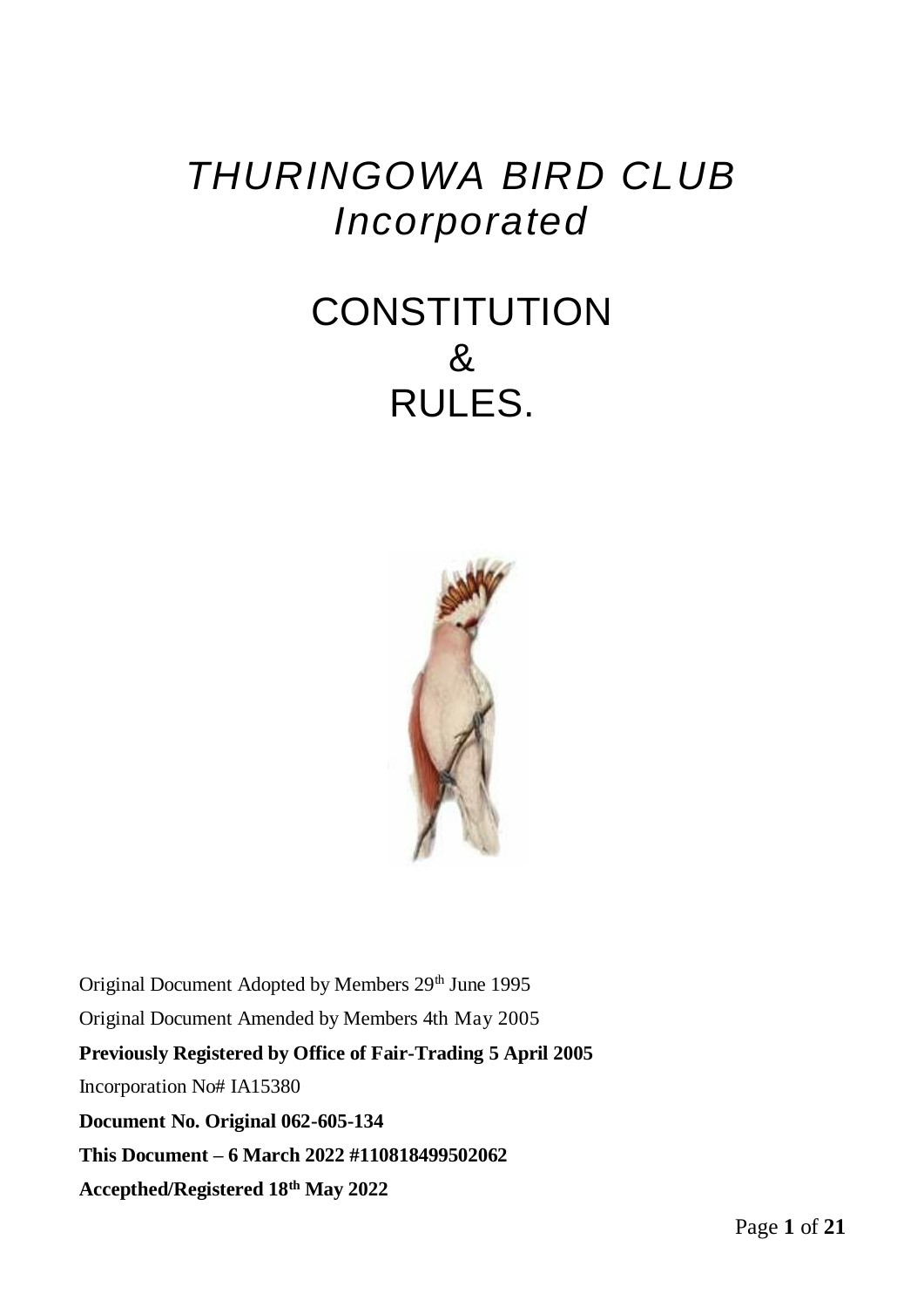| <b>INDEX</b>                                                      |                |                                            |
|-------------------------------------------------------------------|----------------|--------------------------------------------|
| Heading                                                           | RuleNo         | Page                                       |
| <b>INTERPRETATION</b>                                             | 1              | $\ensuremath{\mathfrak{Z}}$                |
| <b>NAME</b>                                                       | $\overline{2}$ |                                            |
| <b>OBJECTIVES</b>                                                 | 3              | $\begin{array}{c} 3 \\ 3 \\ 3 \end{array}$ |
| <b>POWERS</b>                                                     | $\overline{4}$ |                                            |
| <b>MEMBERSHIP</b>                                                 | 5              | 6                                          |
| Classes of Membership                                             | 6              | 6                                          |
| Membership Fees                                                   | 7              | 7                                          |
| Admission and rejection of Members                                | 8              | 7                                          |
| Termination of Membership                                         | 9              | 8                                          |
| Appeal Against Rejection or Termination                           | 10             | 8                                          |
| General Meeting to Decide Appeal                                  | 11             | 9                                          |
| Register of Members                                               | 12             | 9                                          |
| Prohibition on the use of Information on the Register of Members. | 13             | 10                                         |
| MEMBERSHIP OF MANAGEMENT COMMITTEE                                | 14             | 10                                         |
| Management Committee Resignations                                 | 15             | 11                                         |
| Vacancies of Management Committee                                 | 16             | 11                                         |
| Functions of Management Committee                                 | 17             | 11                                         |
| Meetings of Management Committee                                  | 18             | 12                                         |
| Sub-Committee                                                     | 19             | 13                                         |
| Disqualified Member of a Management or Sub-Committee              | 20             | 13                                         |
| Resolutions in Writing of the Management Committee                | 21             | 13                                         |
| ANNUAL GENERAL OR GENERAL MEETING                                 | 22.            | 14                                         |
| Timing and Business of the Annual of General Meeting              | 23             | 14                                         |
| SPECIAL GENERAL MEETING                                           | 24             | 14                                         |
| QUORUM                                                            | 25             | 15                                         |
| CONVENING OF A GENERAL MEETING                                    | 26             | 15                                         |
| FORMAT OF A GENERAL MEETING                                       | 27             | 16                                         |
| Voting                                                            | 27(iii)        |                                            |
| Proxy                                                             | 27(vii)        |                                            |
| Instrument of Appointing Proxy                                    | 27(ix)         |                                            |
| <b>ALTERATION OF RULES</b>                                        | 28             | 17                                         |
| <b>BY-LAWS</b>                                                    | 29             | 18                                         |
| <b>FUNDS AND ACCOUNTS</b>                                         | 30             | 18                                         |
| <b>DOCUMENTS</b>                                                  | 31             | 19                                         |
| <b>FINANCIAL YEAR</b>                                             | 32             | 19                                         |
| DISTRIBUTION OF SURPLUS ASSETS                                    | 33             | 19                                         |
| <b>COMMON SEAL</b>                                                | 34             | 19                                         |
| VISION, OBJECTIVES & VALUES STATEMENTS                            | 35             | 20                                         |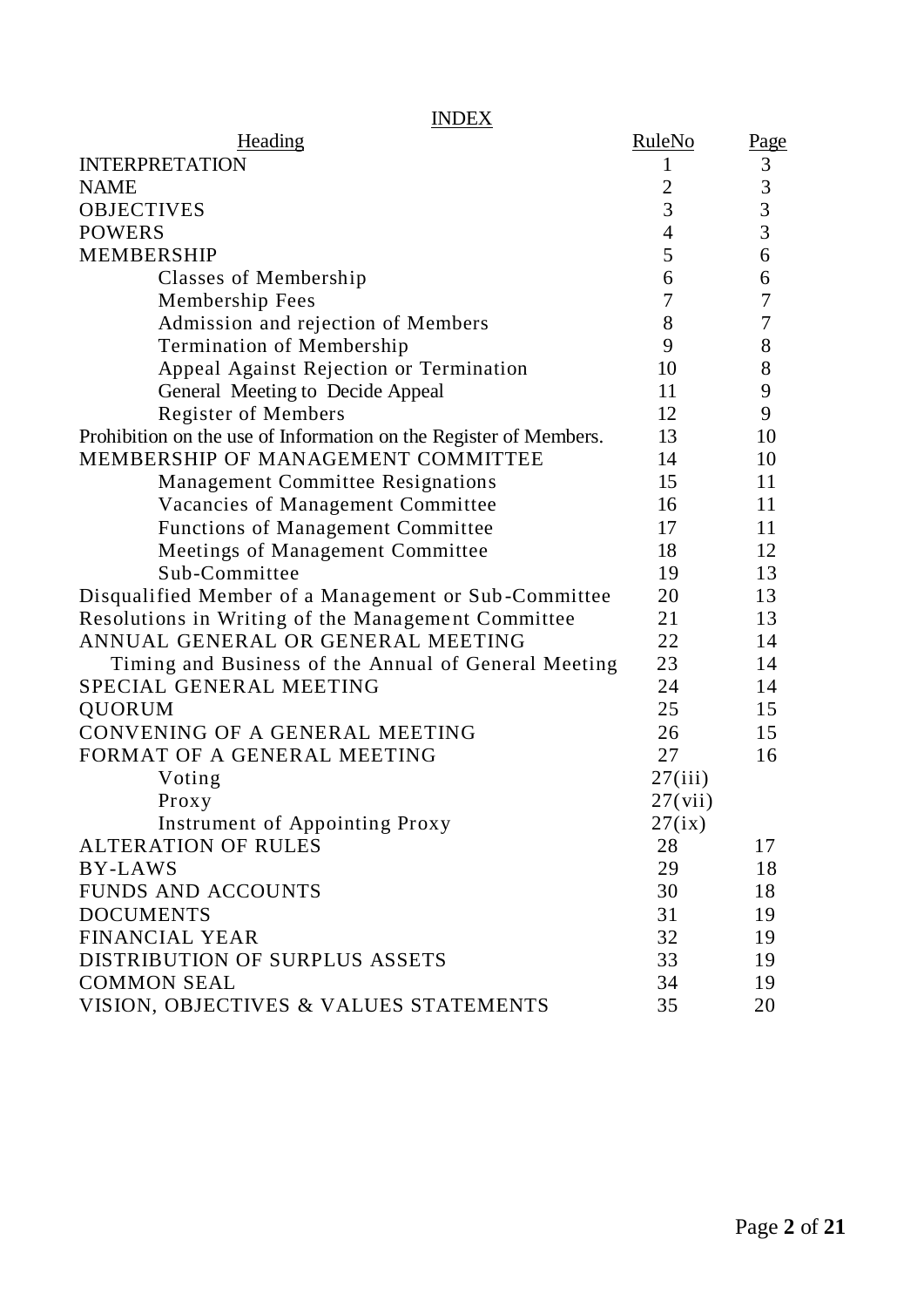# CONSTITUTION. As amended 6<sup>th</sup> of March 2022

# **1. INTERPRETATION**

In these Rules

(i) *Act means* the Associations Incorporation Act 1981

### (ii) *present means*

At a Management Committee Meeting, see rule (Check); or

At a General Meeting, see rule (check)

A word or expression that is not defined in these "The Association's Own Rules" but is defined in the Act, has, if the ontext permits, the meaning given by the Act.

# **2. NAME**

The name of the club shall be

(i)THURINGOWA BIRD CLUB INCORPORATED.

(ii) In these rules called "the Association" "the Club" "the TBC" "TBCInc"

# **3. OBJECTIVES**

The objectives of the association are:

(i) To encourage the captive breeding of all legal bird species,

(ii) To provide support to and facilitate co-operation between aviculturists,

(iii) To provide an avenue for the interchange of stock,

(iv) To distribute information on the keeping and breeding of legal birds in captivity,

(v) to promote the conservation of bird species, both in natural environments and in captivity,

(vi) to provide an avenue for social interchange between members of the association and their families.

(vii) All birds shall come within the scope of the 'Association's activities except poultry, domesticated and racing pigeons.

(viii) The Society shall be of a non-competitive nature and shall not arrange or promote competitive bird shows.

# **4. POWERS**

The powers of the association are:

(i) to manage the funds and other assets and the liabilities of The Thuringowa Bird Club Incorporated.

(ii) to subscribe to, become a member of and co-operate with any other association, club or organisation, whether incorporated or not, whose objectives are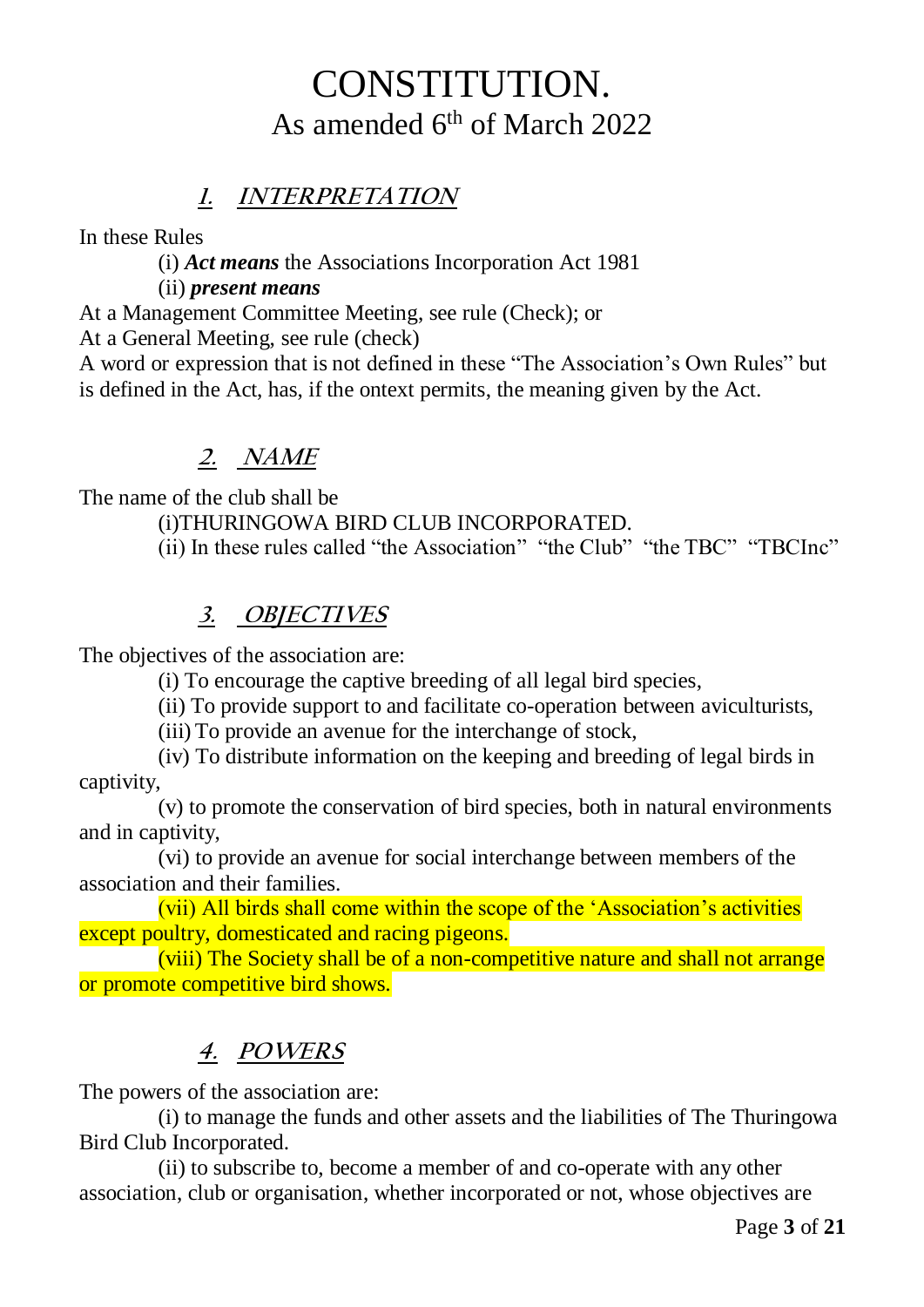altogether or in part similar to those of 'the association' provided that the association shall not subscribe to or support with the funds of any club, association or organisation which does not prohibit the distribution of its income and property among its members to an extent at least as great as that imposed on the association under or by virtue of rule 28 (x);

(iii) In furtherance of the objectives of 'the association' to buy, sell, deal in all kinds of articles, commodities and provisions, both liquid and solid, for the members of the association or persons frequenting the association premises,

(iv) To purchase, take on lease or in exchange, hire and otherwise acquire any lands, buildings, easements or property, real and personal, and any rights or privileges which, may be requisite for the purposes of, or capable of being conveniently used in connection with, any of the Association:

provided that in case 'the Association' shall take or hold any property which may be subject to any trusts, 'the Association' shall only deal with the same in such manner as is allowed by law having regard to such trusts,

(v) To enter any arrangements with any Government or Authority that are incidental or conductive to the attainment of the objects and the exercise of the powers of 'the Association'; to obtain from any such Government or Authority any rights, privileges and concessions which 'the Association' may think it desirable to obtain; and to carry out, exercise and comply with any such arrangements, rights, privileges and concessions,

(vi) To appoint, employ, remove or suspend such Managers, Clerks, Secretaries, Servants, Workmen and other persons as may be necessary or convenient for the purpose of 'the Association',

(vii) To remunerate any person or body corporate for services rendered, or to be rendered, and whether by way of brokerage or otherwise in placing or assisting to place or guaranteeing the placing of any unsecured notes, debentures or other securities of the incorporated association, or in or about the incorporated association or promotion of the incorporated association or in furtherance of its objects,

(viii) To construct, improve, maintain, develop, work, manage, carry out, alter or control any houses, buildings, grounds, works or conveniences which may seem calculated directly to advance 'the Association's' interests, and to contribute to, subsidise or otherwise assist and take part in the construction, improvement, maintenance, development, working, management, carrying out, alteration or control thereof,

(ix) To invest and deal with money of 'the Association' not immediately required in such manner from time to time be thought fit,

(x) To take or otherwise acquire, and hold shares, debentures or other securities of any company or body corporate,

(xi) In furtherance of the objects of 'the Association' to lend and advance money or give credit to any person or body c o r p o r a t e, to guarantee and give guarantees or indemnities for the payment of money or the performance of contracts or obligations by any person or body corporate, and otherwise assist any person or body corporate,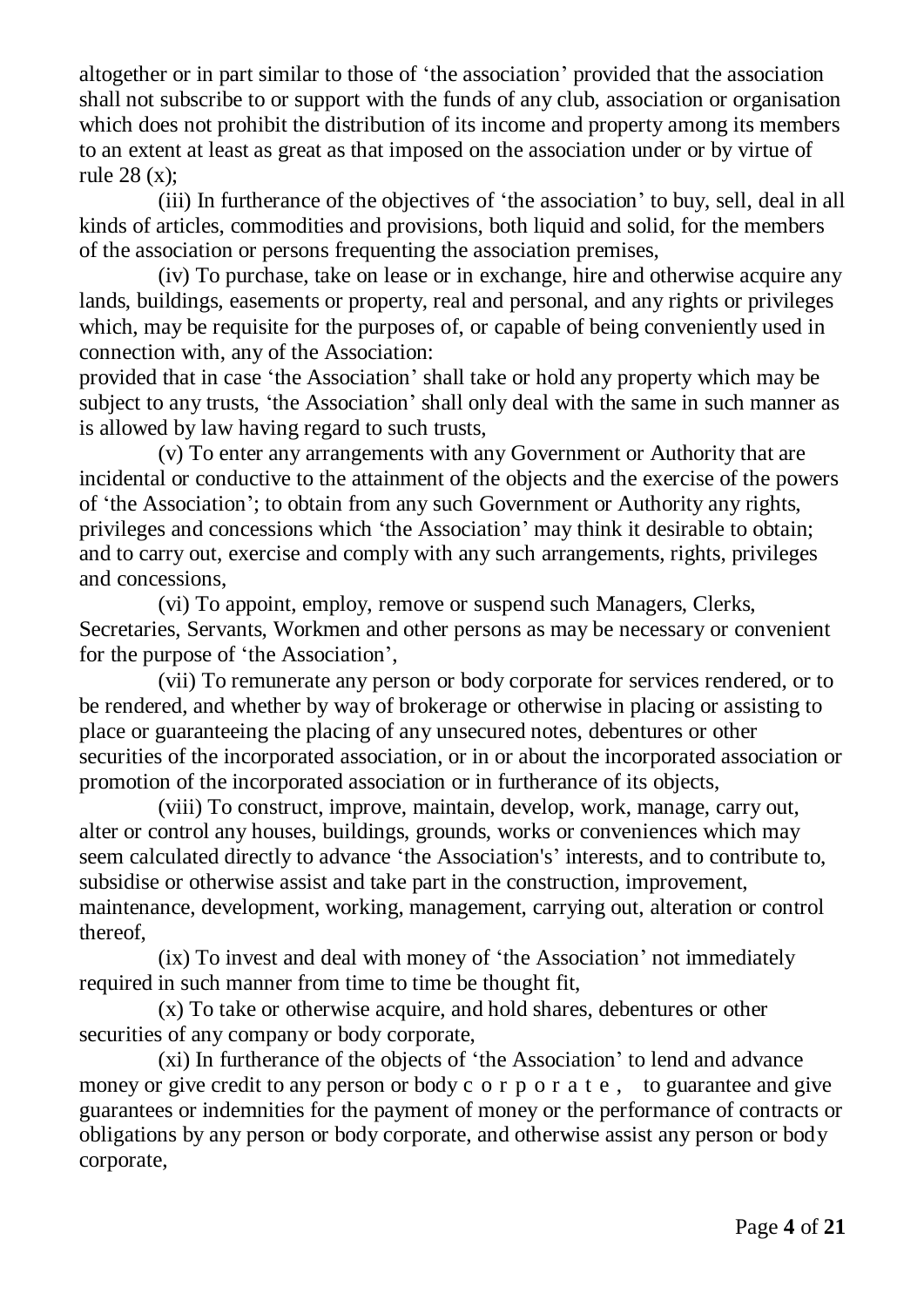(xii) To borrow or raise money either or jointly with any other person or legal entity in such manner as may be thought proper and whether upon fluctuating advance account or overdraft or otherwise to represent or secure any moneys and further advances borrowed or to be borrowed alone or with others as aforesaid by notes secured or unsecured, debentures stock perpetual or otherwise, or by mortgage, charge, lien or other security upon the whole or any part of the incorporated association's property or assets present or future and to purchase redeem or pay off any such securities:

(xiii) To draw, make, accept, endorse, discount, execute and issue promissory notes, bills of exchange, bills of lading and other negotiable or transferable instruments;

(xiv) In furtherance of the objects of 'the Association' to sell, improve, manage, develop, exchange, lease, dispose of, turn to account or otherwise deal with all or any part of the property and rights of the Association

(xv) To take or hold mortgages, liens or charges, to secure payment of the purchase price, or any unpaid balance of the purchase price, of any part of 'the Association's' property of whatsoever kind sold by 'the Association', or any money due to 'the Association' from purchases and others,

(xvi) To take any gift of property whether subject to any special trust or not, for any one or more of the objects of 'the Associations' but subject always to the provision in sub-rule (vi):

(xvii) To take such steps by personal or written appeals, public meetings or otherwise, as may from time to time be deemed expedient for the purpose of procuring contributions to the funds of the Association, in the shape of donations, annual subscriptions or otherwise,

(xviii) To print and publish any newspapers, periodicals, books, magazines or leaflets that 'the Association' may think desirable for the promotion of its objects,

(xix) In furtherance of the objects of 'the Association' to amalgamate with any one or more incorporated Associations having objects altogether or in part similar to those of 'the Association' and which shall prohibit the distribution of its or their income and property among its or their members to an extent at least as great as that imposed upon 'the Association' under or by virtue of rule 28 (x):

(xx) In furtherance of the objects of 'the Association' to purchase or otherwise acquire and undertake all or part of the property, assets, liabilities and engagements of any one or more of the incorporated associations with which 'the Association' is authorized to amalgamate,

(xxi) In furtherance of the objects of 'the Association' to transfer all or any part of the property, assets, liabilities and engagements of 'the Association' to any one or more of the incorporated associations with which 'the Association' is authorized to amalgamate,

(xxii) To make donations for patriotic, charitable or community purposes,

(xxiii) To do all such other things as are incidental or conductive to the attainment of the objects and the exercise of the powers of 'the Association'.

(xxiv) The Committee shall determine members' subscription rates and subscribers' subscription rates from time to time and notify any change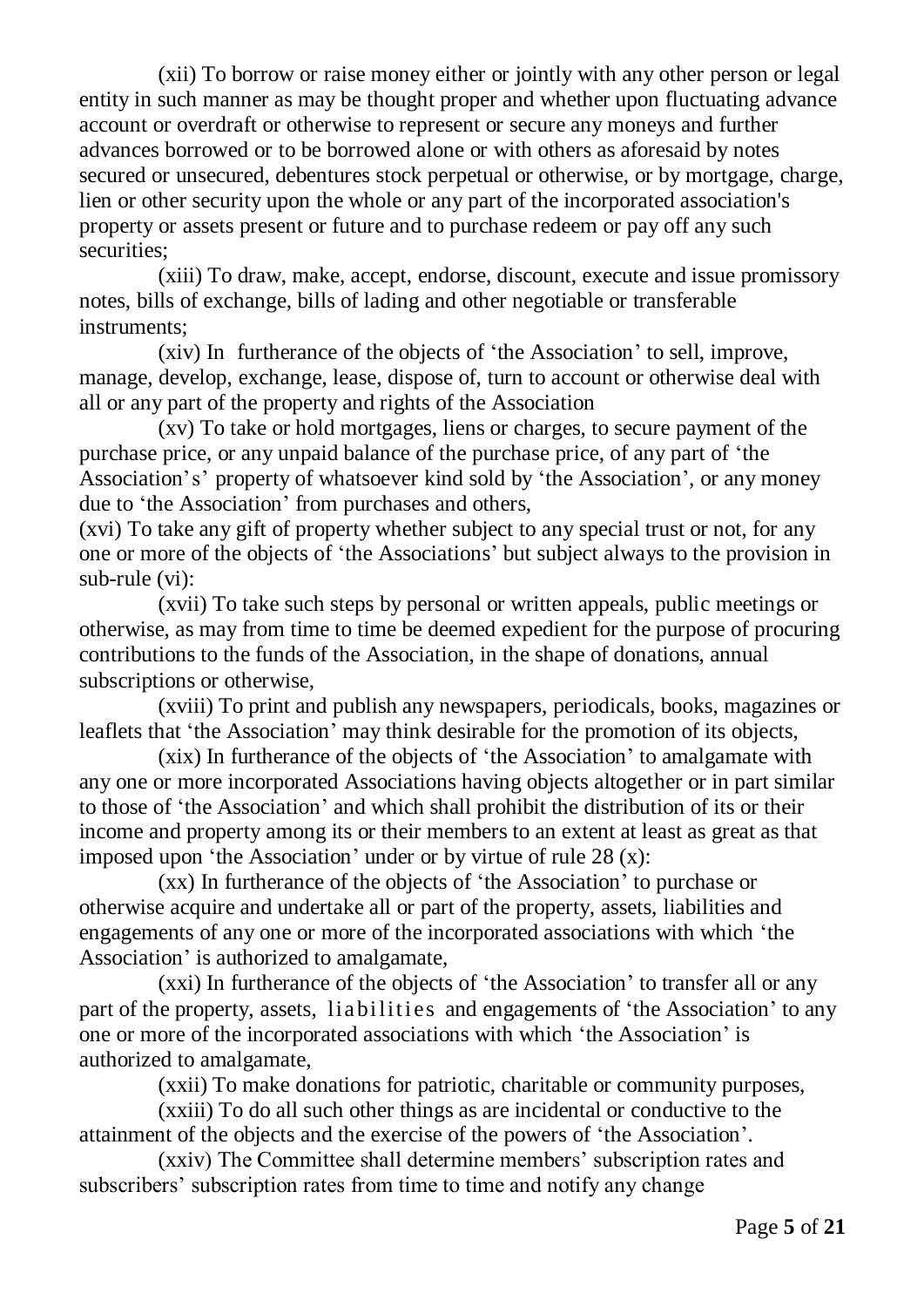in *'WINGS'.* When a new member joins at either the May or June meeting that person shall be deemed to be financial for the year commencing the following 1st July.

### **5. MEMBERSHIP**

Every applicant for any class of membership shall be proposed by one Member of the Association and seconded by another Member of the Association. The application for membership shall be made in writing, signed by the applicant and shall be in such form as the Management Committee from time to time prescribes.

# **6. CLASSES OF MEMBERSHIP**

The membership of 'the Association' shall consist of ordinary members, and any of the following classes of members:

(i). Ordinary Membership (membership of 'the Association' who is an individual above the age of 18 years)

(ii). Student Membership (membership of 'the Association' who are full time students, who have not attained the age of 18 years)

(iii) Pensioner Membership (members of 'the Association' who receive a pension as defined under the Social Security Act),

(iv). Family Membership. Shall consist of two persons who co-habitat and are eligible to be Ordinary Members under Rule 4, plus any persons they have guardianship over who in the normal course of events, would be granted Student Membership under Rule 4(I). This membership allows two casting votes (when Present or by Proxy) on any issue within 'the Association' by two persons who in the normal course of events are eligible for Ordinary Membership under Rule 4.

(v) Life Membership. 'The Association' may grant Life Membership to a Financial Member of 'the Association' who has been a financial member of 'the Association' for a continuous period of not less than seven (7) years, or, a Patron of 'the association', or, a person who has provided invaluable service to 'the Association'.

Application is to be in such a form as nominated by the Management Committee. Life Members are to have all the rights of Ordinary Members, including Voting, but are to be exempted from paying yearly membership fees.

A person nominated for Life Membership is to have their nomination vetted and approved by a simple majority of the Management Committee, present at that Management Committee meeting. The approval or rejection is to be communicated in writing to the sponsor of the nominee.

On gaining Management Committee approval, the nomination is to be presented to the Ordinary Members at the next General Meeting. Acceptance or rejection of the nomination is to be by a simple majority of members present at that General Meeting. The Life Member is to be notified in writing and presentation of Life Membership is to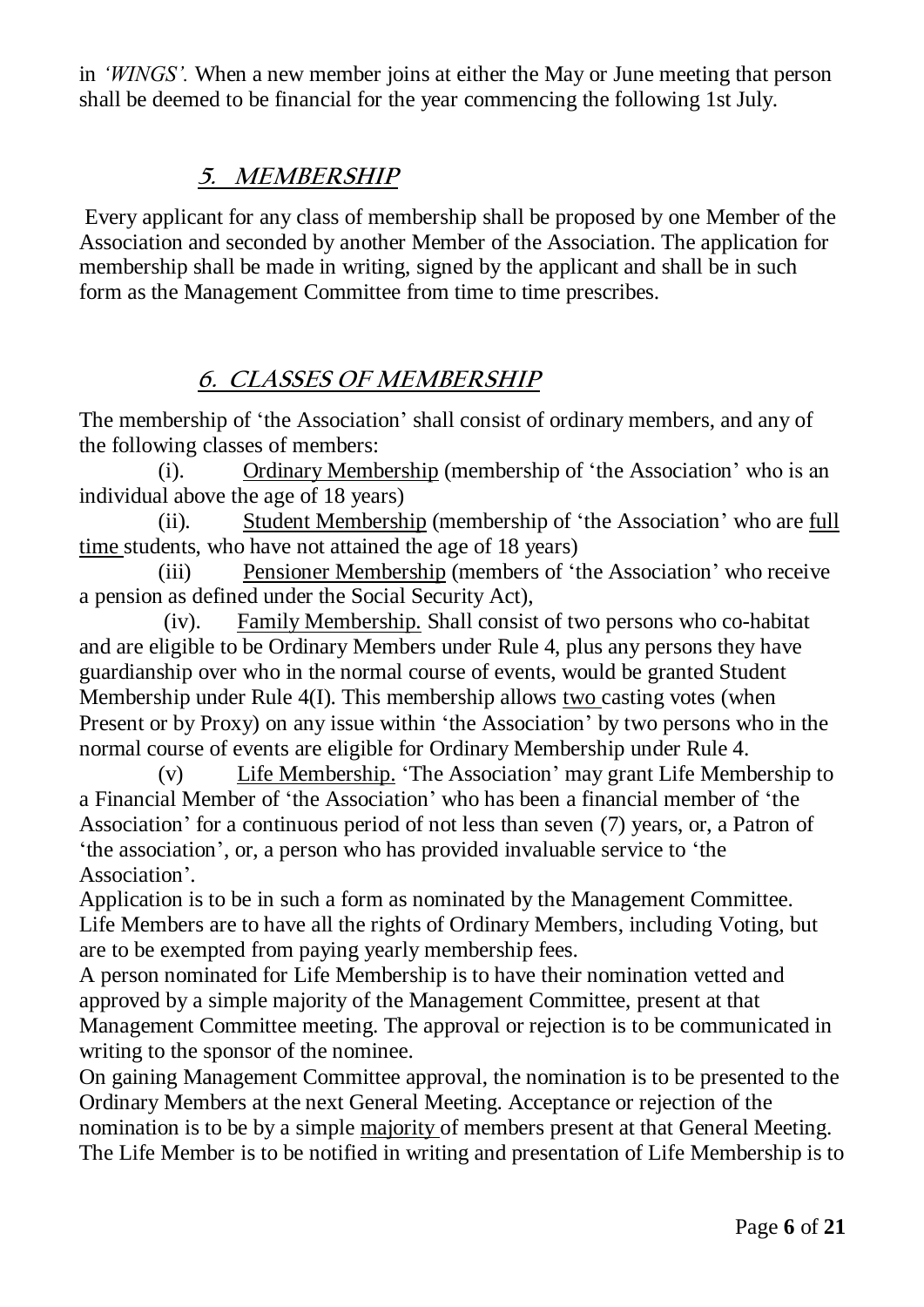be at the next General Meeting of 'the Association'. A Life Member shall be subject to the clauses contained within Rule 8 of the Constitution of the Association.

Membership in each class of membership shall be unlimited in number.

### **7. MEMBERSHIP FEES**

(i) At the next meeting of the Management Committee after the receipt of any application and the fee applicable for any class of membership, such application shall be considered by the Management Committee, who shall there upon determine upon the admission or rejection of the applicant.

(ii) Any applicant who receives a majority of votes of the members of the Management Committee present at the meeting at which such application is being considered shall be accepted as a member to the class of membership applied for

(iii) The membership fees for each class of members h i p shall be due on the 30th of June each year and shall be payable at the Annual General meeting or no later than the 31<sup>st</sup> of August, **being two(2) calendar months** after the End of Financial Year. New membership fees paid at any time after the commencement of a financial year shall be for the period of that financial year only. Also Ref , Rule 22, page 14.

(iv) Any Member, who does not renew their membership by payment of the appropriate fee for their class of membership, within the period as contained in Rule 7 (iii), and after having been contacted in writing by the Management Committee, shall be deemed to be non-financial, and no longer a member of 'the Association'. Should that person wish to rejoin 'the Association', they shall be required to apply for membership, and be subject to the actions as per Rule 8 of the Constitution of the Association.

### **8. ADMISSION AND REJECTION OF MEMBERS**

(i) At the next meeting of the Management Committee after the receipt of any application and the fee applicable for any class of membership, such application shall be considered by t h e Management Committee, who shall thereupon determine upon the admission or rejection of the applicant.

(ii) Any applicant who receives a majority of the votes of the members of the Management Committee present at the meeting at which such application is being considered shall be accepted as a member to the class of membership applied for.

(iii) Upon the acceptance or rejection of an application for any class of membership, the Secretary shall forthwith give the applicant notice in writing of such acceptance or rejection.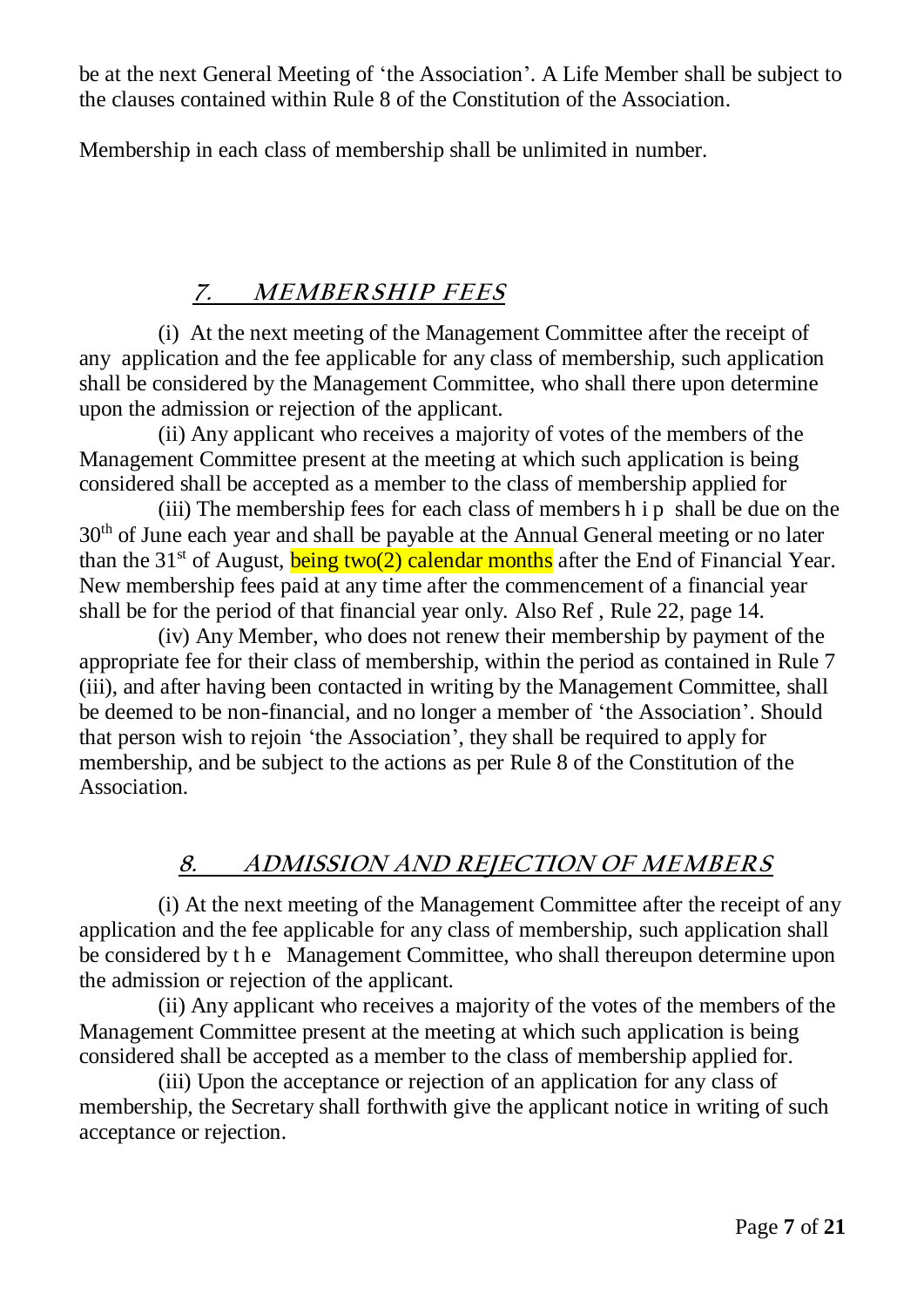### **9. TERMINATION OF MEMBERSHIP**

(i) A member may resign from the Association any time by giving notice in writing to the Secretary. Such resignation shall take effect at the time such notice is received by the Secretary unless a later date is specified in the notice when it shall take effect on that later date.

(ii) If a member -

(a) Is convicted of an indictable offence; or

(b) Fails to comply with any of the provisions of these rules; or

 (c) Has membership fees in arrears of two calendar months from the date of the Annual General meeting, or

 (d) Conducts his or herself in a manner considered to be injurious or prejudicial to the character or interests of 'the Association'. The Management Committee shall consider whether his/her membership shall be terminated.

 (e) if found to have contravened 'the Club's' Rules, By Laws, Codes, Policies and **Procedures** 

 (iii) The management committee must opt to take a 'notice of termination' for a Member's Membership to a General Meeting if the Member:

(a) does not comply with any of the provisions of these rules; or

 (b) conducts themselves in a way considered to be injurious or prejudicial to the character or interests of 'the association'; or

 (c) engages in Social Media Defamation that directly or indirectly is detrimental the Thuringowa Bird Club Inc., it's members, and or Management Committee

(iv) The member concerned shall be given a full and fair opportunity of presenting his/her case and if the Management Committee resolves to terminate his/her membership it shall instruct the Secretary to advice the member in writing accordingly.

(v) If, after considering all representations made by the member, the management committee decides to terminate the membership, the secretary of the Management Committee must give the member a written notice of the decision within fourteen (14) days

# **10. APPEAL AGAINST REJECTION OR**

# **TERMINATION OF MEMBERSHIP**

(i) A person whose application for membership has been rejected or whose membership has been terminated may within one month of receiving written notification thereof, lodge with the Secretary, written notice of their intention to appeal against the decision of the Management Committee.

(ii) Upon receipt of a notification of intention to appeal against rejection or termination of membership, the Secretary shall convene, within three months of the date of receipt by the Secretary of such notice, a general meeting to determine the appeal. At any such meeting the applicant shall be given the opportunity to fully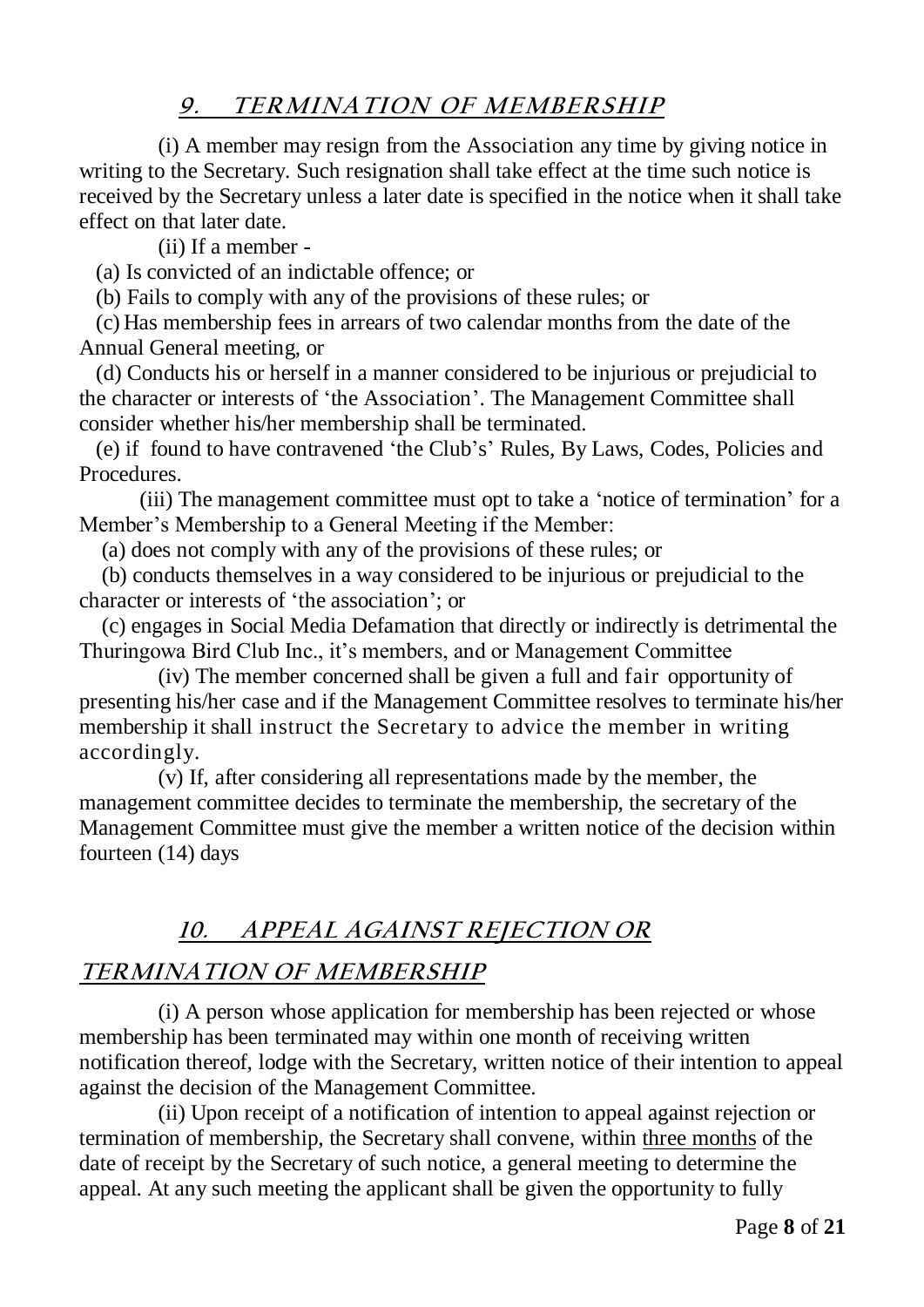present the applicants case and the Management Committee or those members thereof who rejected the application for membership or terminated the membership subsequently shall like wise have the opportunity of presenting its or their case. The appeal shall be determined by the vote of the members present at such meeting.

(iii) Only where a person's Membership Application (not Membership Termination) is rejected, does not appeal against the decision of the Management Committee within the time prescribed by these Rules or so appeals but the appeal is unsuccessful, the Secretary shall forthwith refund the amount of fee paid.

# **11. GENERAL MEETING TO DECIDE APPEAL**

(i) The general meeting to decide an appeal must be held within one (1) month after the secretary receives the notice of intention to appeal

(ii) At the meeting, the applicant must be given a full and fair opportunity to show why the application should not be rejected or the membership should not be terminated

(iii) Also, the management committee and the members who rejected the application or terminated the membership must be given a full and fair opportunity to show why the application should be rejected or the membership should be terminated.

(iv) The appeal must be decided by a majority vote of the members present and who are eligible to vote at the meeting.

(v) If a person whose application for membership has been rejected (not Membership Termination), does not appeal against the decision within one (1) month after receiving written notice of the decision, or the person appeals but the appeal is unsuccessful, the Treasurer must, as soon as practicable, refund the membership fee paid by the person.

(vi) A member resigning from the Society or ceasing to be a member thereof from any cause whatsoever shall not be entitled to or have any claim upon the property of the Association' or any part thereof.

### **12. REGISTER OF MEMBERS**

(i) The Management Committee shall cause a register to be kept in which shall be entered the names and residential addresses of all persons admitted to membership of 'the Association' and the date of their admission.

(ii) Particulars shall also be entered into the register of deaths, resignations, terminations and reinstatements of membership and any further particulars as the Management Committee or the members at any general meeting may require from time to time.

(iii) The Register shall be open for inspection at all times by any member who previously applies to the Secretary for such inspection.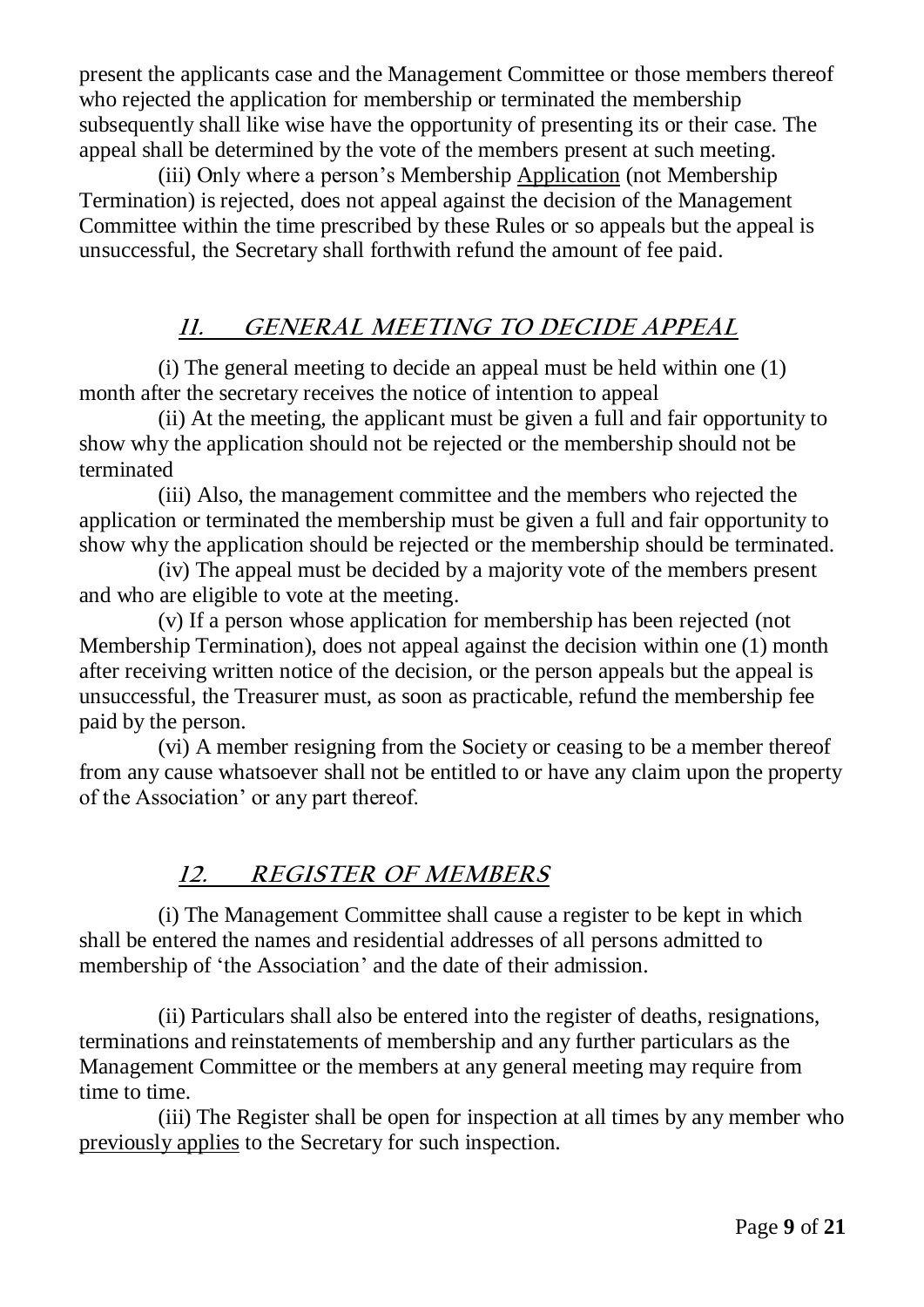# **13. PROHIBITION on the use of INFORMATIOM on the**

### **REGISTER of MEMBERS.**

(i) A member of the association must not:

 (a) use information obtained from the register of members of the association to contact, or send material to, another member of the association for the purpose of advertising for political, religious, charitable, or commercial purposes; or

 (b) disclose information obtained from the register to someone else, knowing that the information is likely to be used to contact, or send material to, another member of another association for their purpose of advertising for political, religious, charitable, or commercial purposes

(ii) Sub-rule (1) does not apply if the use or disclosure of the information is approved by 'the association'

(iii) The Management Committee will not provide information of any member on the register where they have opted to not have their information shared with other Members.

### **14. MEMBERSHIP OF MANAGEMENT COMMITTEE**

(i) The Management Committee of the Association shall consist of: President, Vice-President, Secretary (over the age of 18yrs.) Treasurer (these 4, know as the Executive) plus Sales Steward, Librarian, Editor and Fundraiser/Promoter (these 4, know as the General Management) All who shall be members of 'the Association', and such number of other members as the members of 'the Association' at any general meeting may from time to time elect or appoint.

(ii) At the Annual General Meeting (AGM) of 'the Association', all the members of the Management Committee for the time being shall retire from office, but shall be eligible upon nomination for re-election.

(iii) The election of officers and other members of the Management Committee shall take place in the following manner:

 (a) Any two members of the Association shall be at liberty to nominate any other member to serve as an officer or other member of the Management Committee:

 (b) The nomination, which shall be in writing and signed by the member and their proposer and their seconder, shall he lodged with the Secretary at least fourteen days before the Annual General Meeting at which the election is to take place,

 (c) Each member present at the Annual General Meeting shall be entitled to vote for any number of such candidates not exceeding the number of vacancies,

 (d) Should, at the commencement of such meeting, there be an insufficient number of candidates nominated, nominations may be taken from the 'floor' of the meeting.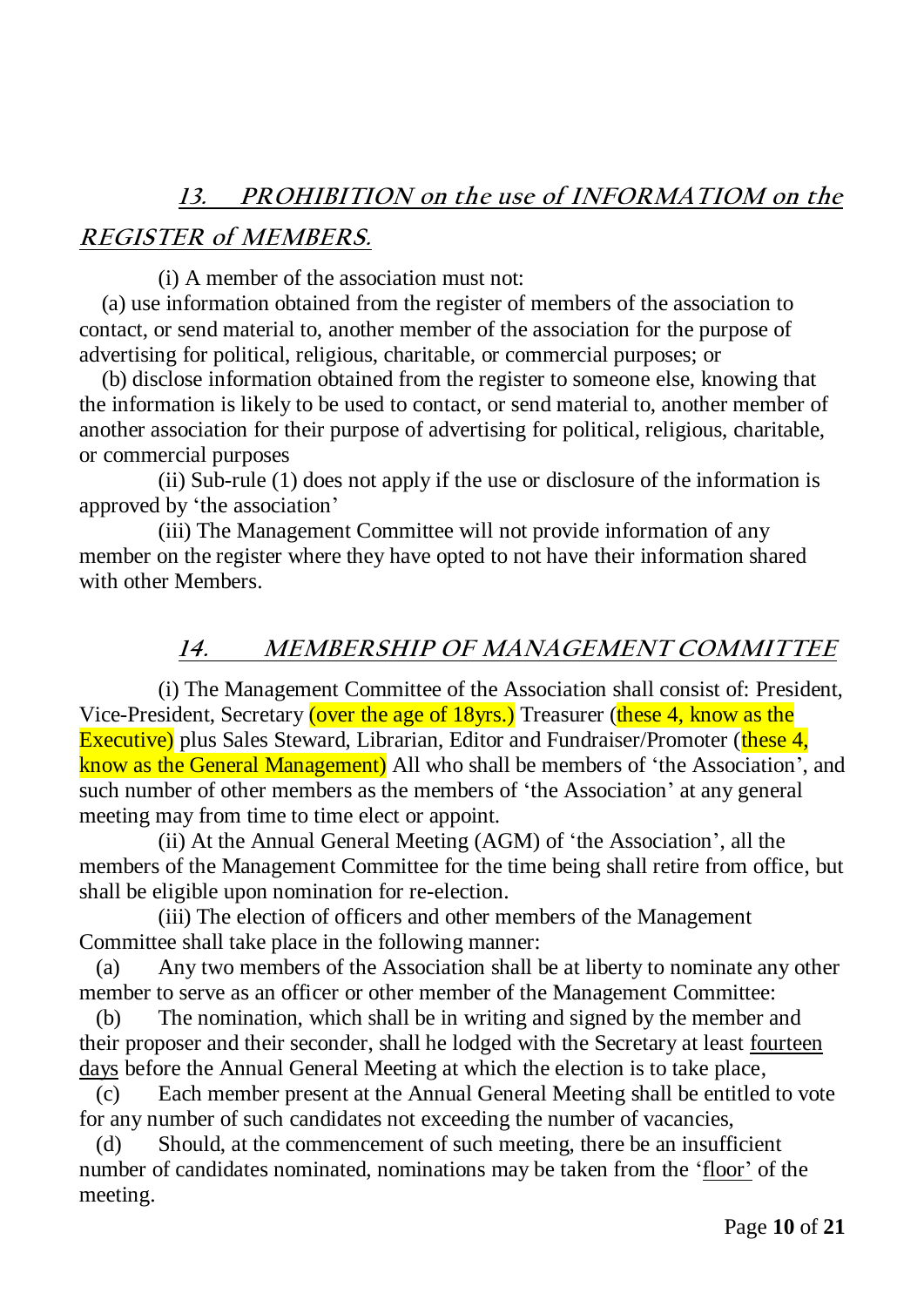### **15. MANAGEMENT COMMITTEE RESIGNATIONS**

 Any member of the Management Committee may resign from the Management Committee at any time by giving notice in writing to the Secretary but such resignation shall take effect at the time such notice is received by the Secretary unless a later date is specified in the notice when it shall take effect on that later date or such member may be removed from office at a general meeting of 'the Association', where that member shall be given the opportunity to fully present their case. The question of removal shall be determined by the vote of the members present at such a general meeting.

### **16. VACANCIES ON THE MANAGEMENT**

### **COMMITTEE**

(i) The Management Committee shall have the power at any time to appoint any member of 'the association' to fill any casual vacancy on the Management Committee until the next Annual General Meeting.

(ii) The continuing members of the Management Committee may act notwithstanding any casual vacancy in the Management Committee but if and so long as their number is reduced below the number fixed by or pursuant to the rules as the necessary quorum of the Management Committee, the continuing member or members may act for the purpose of increasing the number of members of the Management Committee to that number or of summoning a general meeting of 'the Association' but for no other purpose.

### **17. FUNCTIONS OF THE MANAGEMENT COMMITTEE**

(i) Except as otherwise provided by these rules and subject to resolutions of the members of 'the Association', carried at any general meeting, the general meeting of the Management Committee -

 (a) Shall have the general control and Management of the administration of the affairs, property and funds of the Association, and

 (b) Shall have the authority to interpret the meaning of these Rules and any matter relating to the Association on which these Rules are silent.

(ii) The Management Committee may exercise all powers of 'the Association':

 (a) To borrow, raise or secure the payment of money in such manner as the members of the Association may think fit and secure the same or the payment or performance of any debt liability contract, guarantee or other engagement incurred or to be entered into by the Association in any way and in particular by the issue of debentures, perpetual or otherwise, charged upon all or any of the Association's property, both present and future, and the purchase, redeem or pay off any such securities;

 (b) To borrow money from the members at a rate of interest not exceeding interest at the rate for the time being charged by bankers of the Institution that the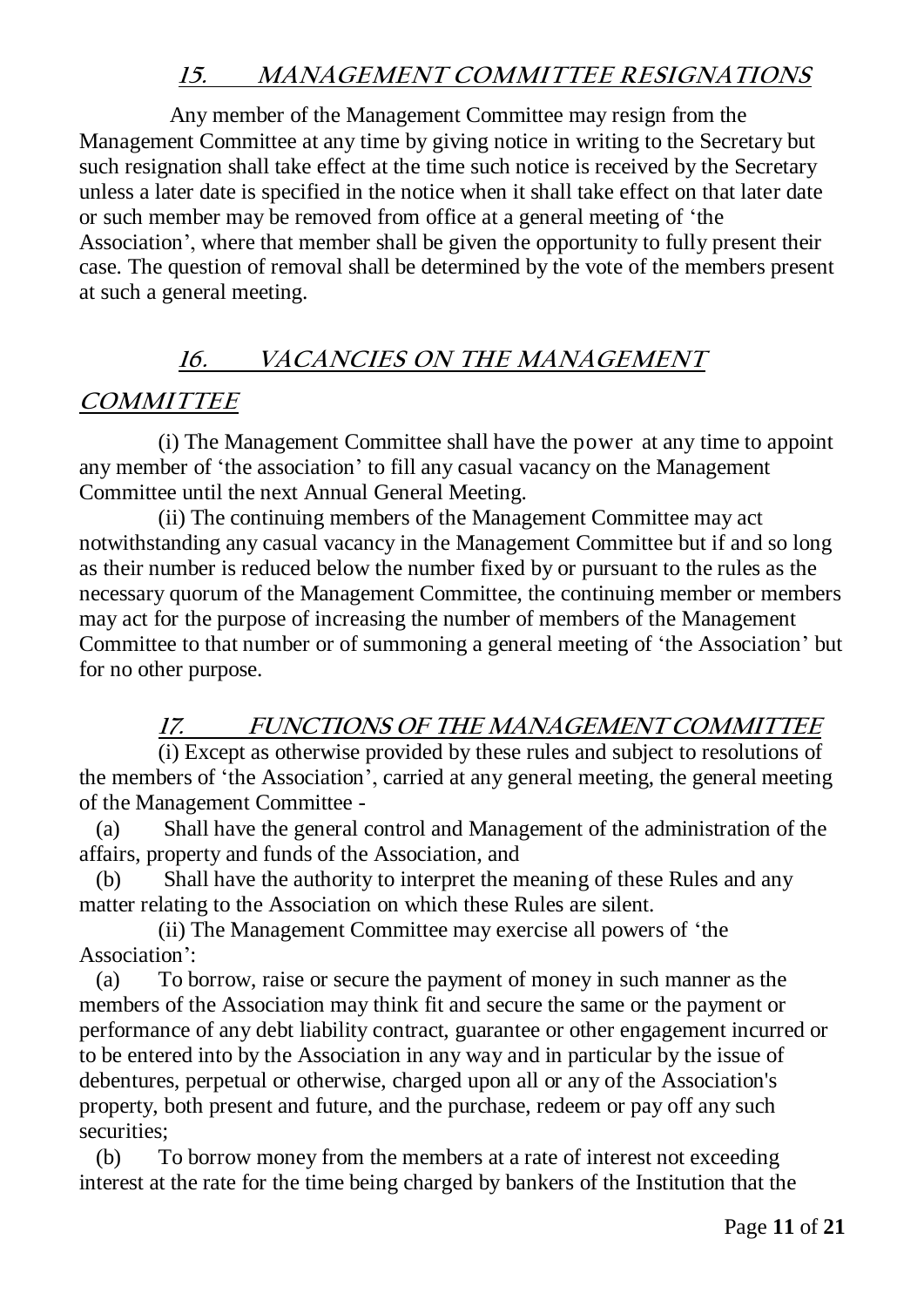Association has its main Financial Account with, for overdrawn accounts of money lent, whether the term of the loan be short or long, and to mortgage or charge its property or any part thereof and to issue debentures and other securities, whether outright or as security for any debt, liability or obligation of the Association to provide and pay off any such securities and to invest in such manner as the members of the Association may from time to time determine.

 (c) Matters requiring immediate attention may be dealt with by the President, Treasurer and Secretary in conjunction.

### **18. MEETINGS OF MANAGEMENT COMMITTEE**

(i) The Management Committee shall meet at least once every  $three(3)$ calendar months to exercise its functions.

(ii) A special meeting of the Management Committee shall be convened by the Secretary on the requisition in writing signed by no less than one-third of the members of the Management Committee, which requisition shall clearly state the reasons why such special meeting is being convened and the nature of the business to be transacted thereat.

(iii) At every meeting of the Management Committee a simple majority  $(5)$  of a number equal to the number of members elected and/or appointed to the Management Committee as at the last general meeting of the members, shall constitute a quorum.

(iv) Subject as previously provided in this rule, the Management Committee may meet together and regulate its proceedings as it thinks fit, provided that questions arising at any meeting of the Management Committee shall be decided by a majority of votes and, in the case of equality of votes, the question shall be deemed to be decided in the negative.

(v) A member of the Management Committee shall not vote in respect of any contract with 'the Association' in which that member is interested, or any matter arising thereof, and if the member does so vote his/her vote shall not be counted.

(vi) Not less than fourteen days notice shall he given by the Secretary to members of the Management Committee of any special meeting of the Management Committee. Such notice shall clearly state the nature of the business to be discussed there at,

(vii) The President shall preside as Chairperson at every meeting of the Management Committee, or if there is no President, or if at any meeting the member is not present within ten minutes after the time appointed for the holding of the meeting, the Vice-President shall be Chairperson or if the Vice-President is not present at the meeting, then the members may choose one of their number to be Chairperson of the meeting.

(viii) If within half an hour from the time appointed for the commencement of a Management Committee meeting a quorum is not present, the meeting, if convened upon the requisition of members of the Management Committee, shall lapse. In any case it shall stand adjourned to the same day in the next week at the same time and place, or to such other day and at such other time and place as the Management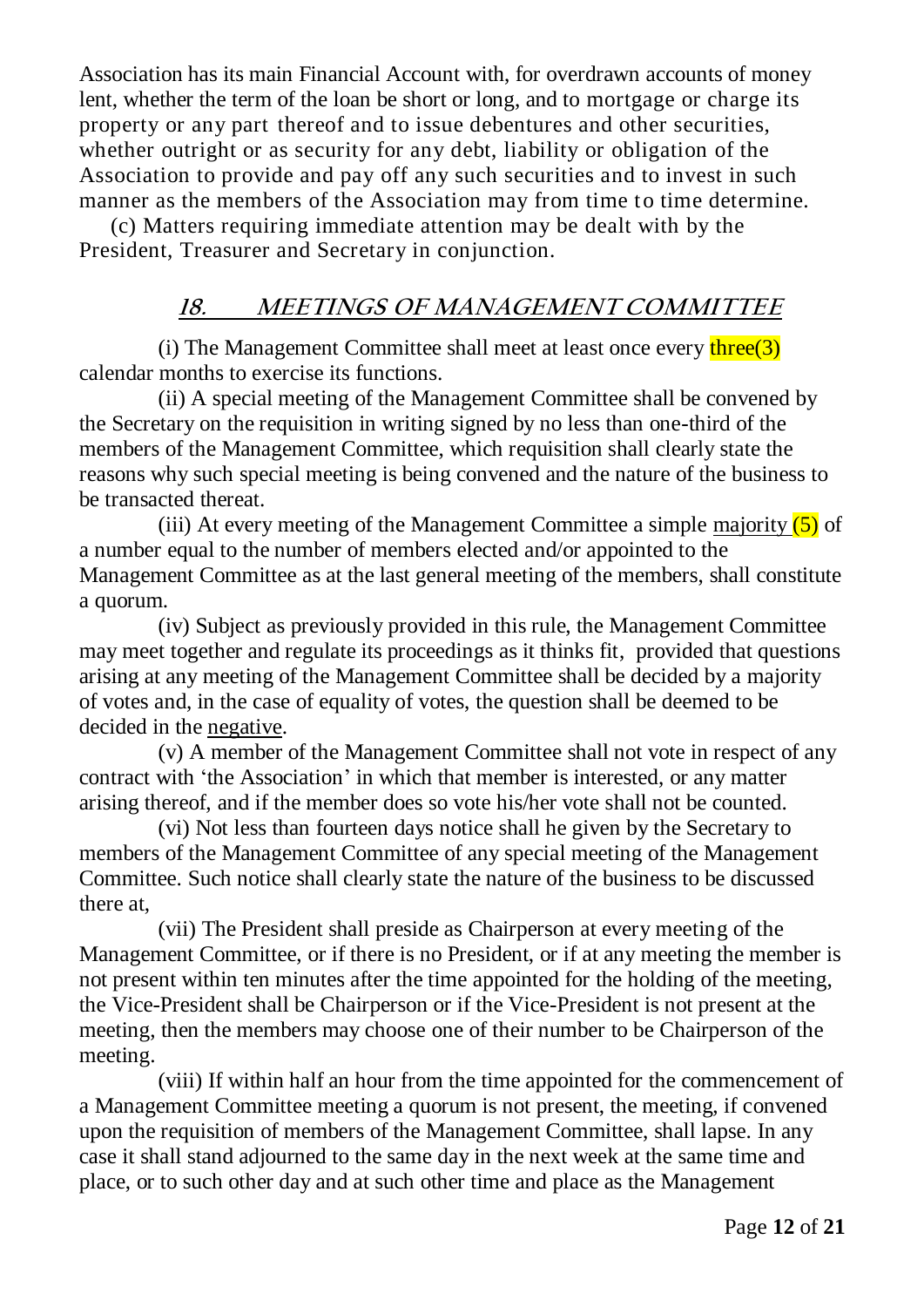Committee may determine, and if at the adjourned meeting, a quorum is not present within half an hour from the time appointed for the meeting, the meeting shall lapse.

 $(ix)$  In the event of any officer absenting themselves from three  $(3)$ consecutive Meetings of the Committee, he/she shall automatically cease to be a member of the Committee unless he/she has applied for and the Committee has granted him/her leave of absence. Any vacancy thus created shall be filled in the manner provided for in these Rules.

### **19. SUB-COMMITTEE**

(i) The Management Committee may delegate any of its powers to a Sub-Committee consisting of such members of 'the Association' as the Management Committee thinks fit. Any Sub-Committee so formed shall in the exercise of the power so delegated conform to any regulations that may be imposed on it by the Management Committee.

(ii) A Sub-Committee may elect a Chairperson of its meetings. If no such Chairperson is elected, or if at any meeting the chairperson is not present within ten minutes after the time appointed for holding the meeting, the members present may choose one of their number to be chairperson of the meeting.

(iii) A Sub-Committee may meet and adjourn as it thinks proper. Questions arising at any meeting shall he determined by a majority of votes of the members present and in the case of an equality of votes the question shall be deemed to be decided in the negative.

# 20. DISQUALIFIED MEMBER OF A

### **MANAGE ME <sup>N</sup> <sup>T</sup> <sup>O</sup> <sup>R</sup> SU B-COMMI TTE <sup>E</sup>**

 All acts done by any meeting of the Management Committee or of a Sub-Committee or by any person acting as a member of the Management Committee shall, not with standing that it is afterwards discovered that there was some defect in the appointment of any such member of the Management Committee or person acting as aforesaid or that the members of the Management Committee or any of them were disqualified, be as valid as if every such person  $du \,dv$  appointed and was qualified to be a member of the Management Committee.

# **21. RE SOLU TI ONS I <sup>N</sup> WRI TI NG OF THE MANAGE ME <sup>N</sup> <sup>T</sup> COMMI TTE <sup>E</sup>**

 A resolution in writing signed by all the members of the Management Committee for the time being entitled to receive notice of a meeting of the Management Committee shall be as valid and effectual as if it had been passed at a meeting of the Management Committee duly convened and held. Any such resolution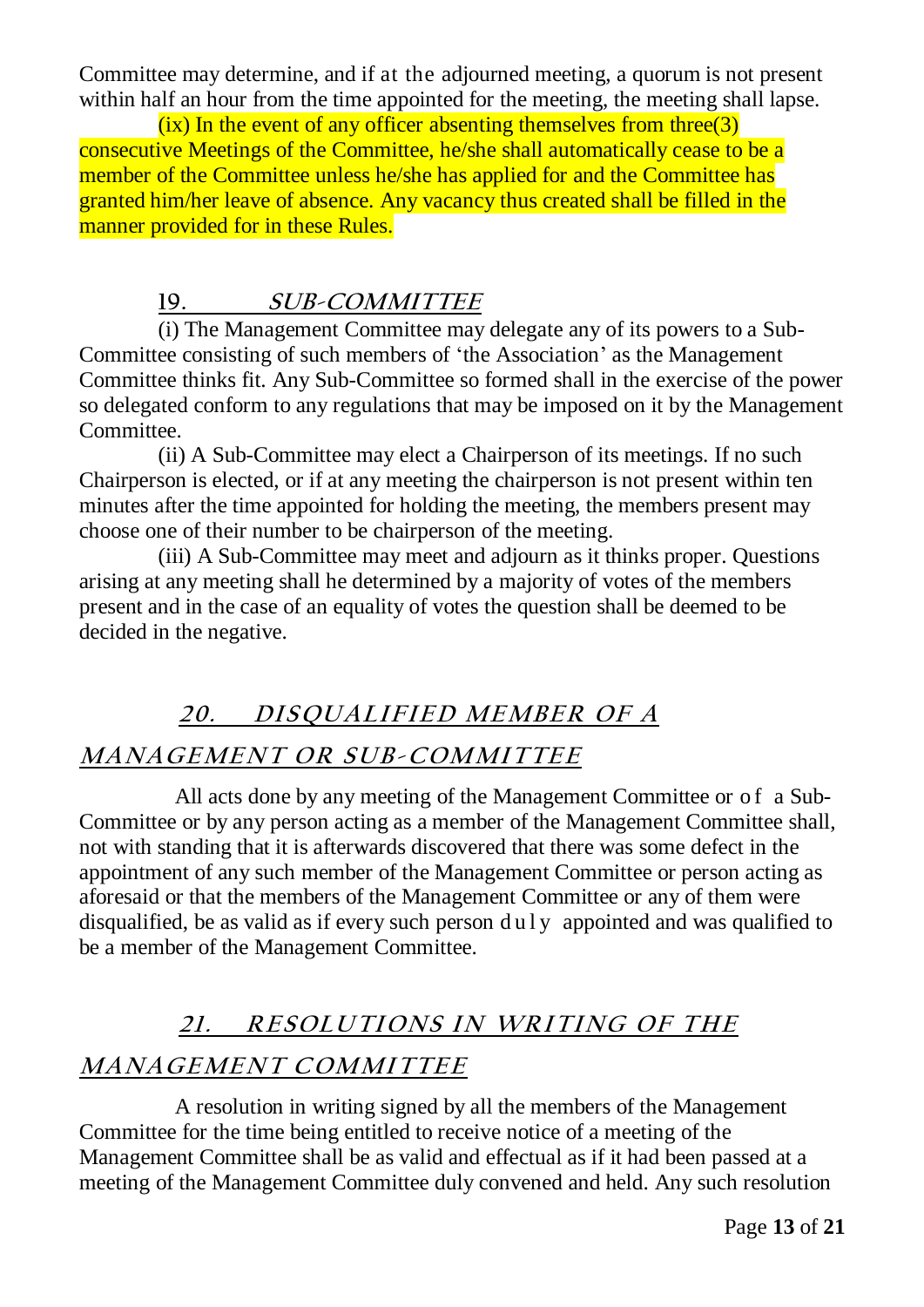may consist of several documents in like form, each signed by one or more members of the Management Committee.

### 22. ANNUAL GENERAL OR GENERAL

### **ME <sup>E</sup> TI NGS**

 General meetings are to be held periodically, not less than monthly nor more than three monthly, and at such a place as the Management Committee may determine.

 At the time of any meeting being held, be they GENERAL or ANNUAL GENERAL or SPECIAL GENERAL MEETING, any 'Voting' required is only accessible to *current* FINANCIAL MEMBERS. Also ref, Rule 7, page 7.

# 23. TIMING AND BUSINESS OF THE ANNUAL  $GENERAL MEETING$

(i) The Annual General Meeting shall be held within three months(3) of the close of the financial year.

(ii) The business to be transacted at every annual general meeting shall be : (a) The receiving of the Management Committee's report and the statement of income and expenditure, assets and liabilities and mortgages, charges and securities

affecting the property of 'the Association' for the preceding financial year,

(b) The receiving of the Auditor's report  $(i$  f require under the Act) upon the books and accounts for the preceding financial year,

(c) The election of members of the Management Committee and

(d) The appointment of an auditor *(if require under the Act)*.

### **24. S PE CI AL GE NE RAL ME <sup>E</sup> TI NG**

The Secretary shall convene a special general meeting:-

(i) When directed to do so by the Management Committee, or

(ii) On the requisition in writing signed by no less than one-third  $(3)$  of the members presently on the Management Committee or not less than the number of ordinary members of the Association which equals double the number of members  $(16)$  presently on the Management Committee plus one  $(17)$ . Such requisition shall clearly state t h e reasons why such special general meeting is being convened and the nature of the business to be transacted thereat; or

(iii) On being given a notice in writing of an intention to appeal against the decision of the Management Commit t e e to reject an application for membership or to terminate the m e m b e  $r \sinh p$  of any person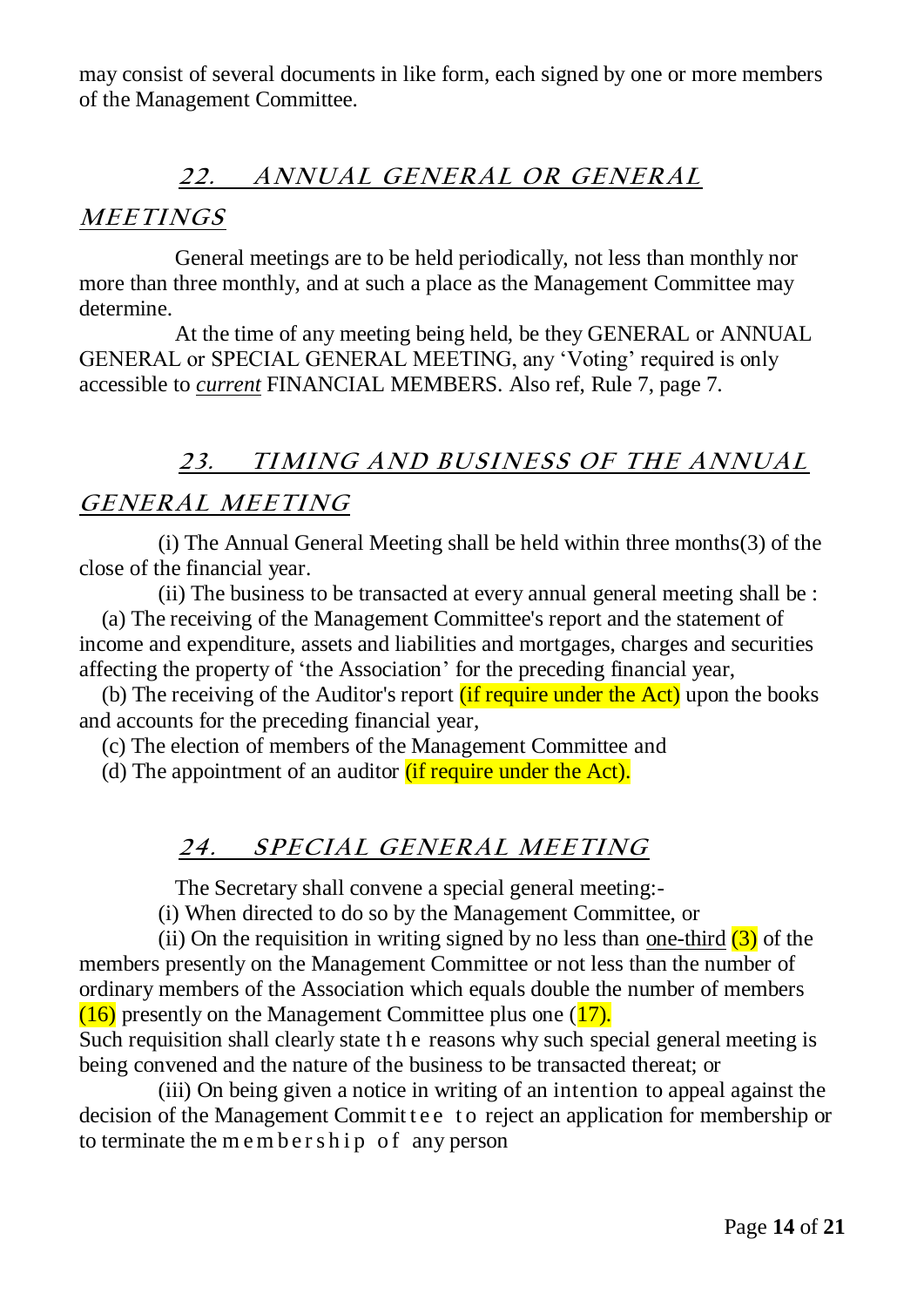### **25. QU ORU <sup>M</sup>**

(i) At any Management Committee Meeting the number of members required to constitute a quorum shall be a simple majority of the number of members on the Management Committee. At any G e n e r a l Meeting the number of members required to constitute quorum shall be the number of members on the Management Committee plus one.

(ii) No business shall be transacted at any General Meeting unless a quorum of members is p r e s e n t at the time when the meeting proceeds to business. For purpose of this rule "member" includes a person attending as proxy.

 $(iii)$ If within a half hour from the time appointed for the commencement of a General Meeting a quorum is not present, the meeting if convened upon the requisition of Members of the Management Committee or the Association shall lapse. In any other case, it shall stand adjourned to the same day in the next week at the same time and place, or to such other day and at such other time and place as the Management Committee may determine, and if at the adjourned meeting a quorum is not present within half an hour from the time appointed for the meeting, the members present shall be a quorum.

(iv) The Chairperson may, with the consent of any meeting which a quorum is present (and shall if directed by the meeting), adjourn the meeting from time to time and from place to place, but no business shall be transacted at any meeting other than the business left unfinished at the meeting from which the adjourned took place. When a meeting is adjourned for thirty days or more, notice of the adjourned meeting shall be given as in the case of an original meeting. Save as aforesaid it shall not be necessary to give any notice of an adjournment or of the business to be transacted at an adjourned meeting.

### 26. CONVENING OF A GENERAL MEETING

(i) The Secretary shall convene all General Meetings of Association by giving not less than three days notice of meeting to the members of the Association.

(ii) The manner by which such notice is given shall be determined by the Management Committee: Provide that notice of any meeting convened for the purpose of hearing and determining the appeal of a member against the rejection or termination of their membership by the Management Committee, shall be given in writing. Notice of a General Meeting shall clearly state the nature of the business to be discussed thereat.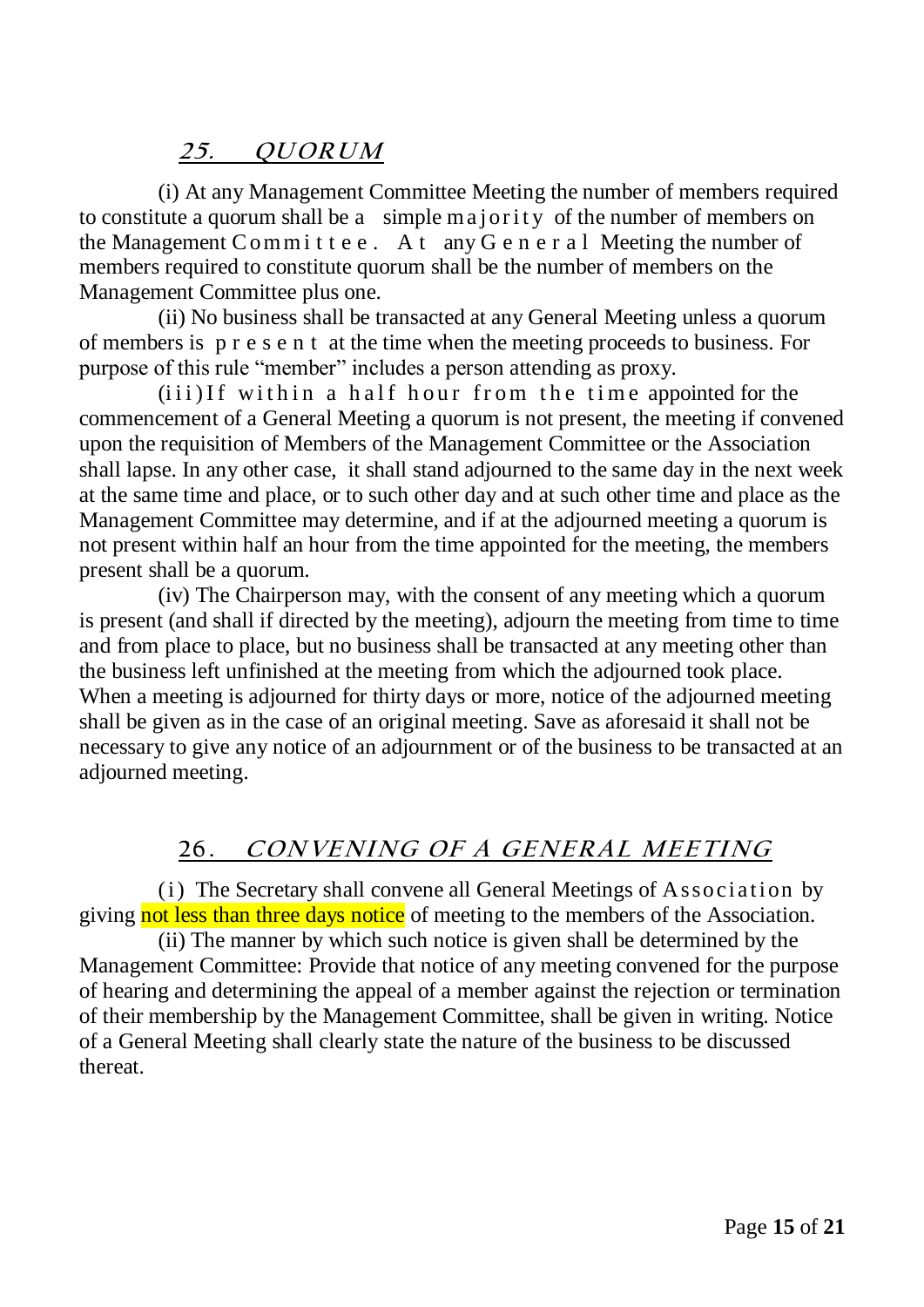### **27. FORMAT OF A GENERAL MEETING**

Unless otherwise provided by these rule, at every General Meeting

(i) The President shall preside as Chairperson, or if there is no President, or if the President is not present within fifteen minutes after the time appointed for the holding of the meeting or is unwilling to act, the Vice-President shall be the chairperson or if the Vice-President is not present or is unwilling to act then the members present shall elect one of their number to be Chairperson of the meeting;

(ii) The Chairperson shall maintain order and conduct the meeting in a proper and orderly manner;

### **Voting**

(iii) Every question, matter or resolution concerning the Association shall be decided by a majority of votes of members present;

(iv) Every member present shall be entitled to one vote and in the case of an equality of votes the Chairperson shall have a second or casting vote, provided that no member shall be entitled to vote at any General Meeting if their subscription is more than one month in arrears at the date of the meeting:

(v) Voting shall be by show of hands or a division of members, unless not onefifth of the members present demand a ballot, in which case there shall be a secret ballot.

The Chairperson shall appoint two members to conduct the secret ballot in such manner as that person shall determine and the result of the ballot as declared by the Chairperson shall be deemed to be the resolution of the meeting at which the ballot was demanded.

(vi) All members shall be entitled to vote except those in a Family Membership where two adults only may vote, casting one vote each as in Rule 4 (vi).

### **Proxy.**

(vii) A member may vote in person or by proxy or by attorney and on a show of hands every person present who is a member or a representative of a member shall have one vote and in a secret ballot every member present in person or by proxy or by attorney or duly authorised representative shall have one vote,

(viii) The instrument appointing a proxy shall be in writing, in the common or usual form under the hand of the appointor. A proxy may but need not be a member of the Association. The instrument appointing a proxy shall be deemed to confer authority to demand or join in demanding a secret ballot,

(ix) Where it is desired to afford members an opportunity of voting for or against a resolution the instrument appointing a proxy shall be in the following form or a form as near thereto as circumstances permit:

Instrument of Appointing Proxy.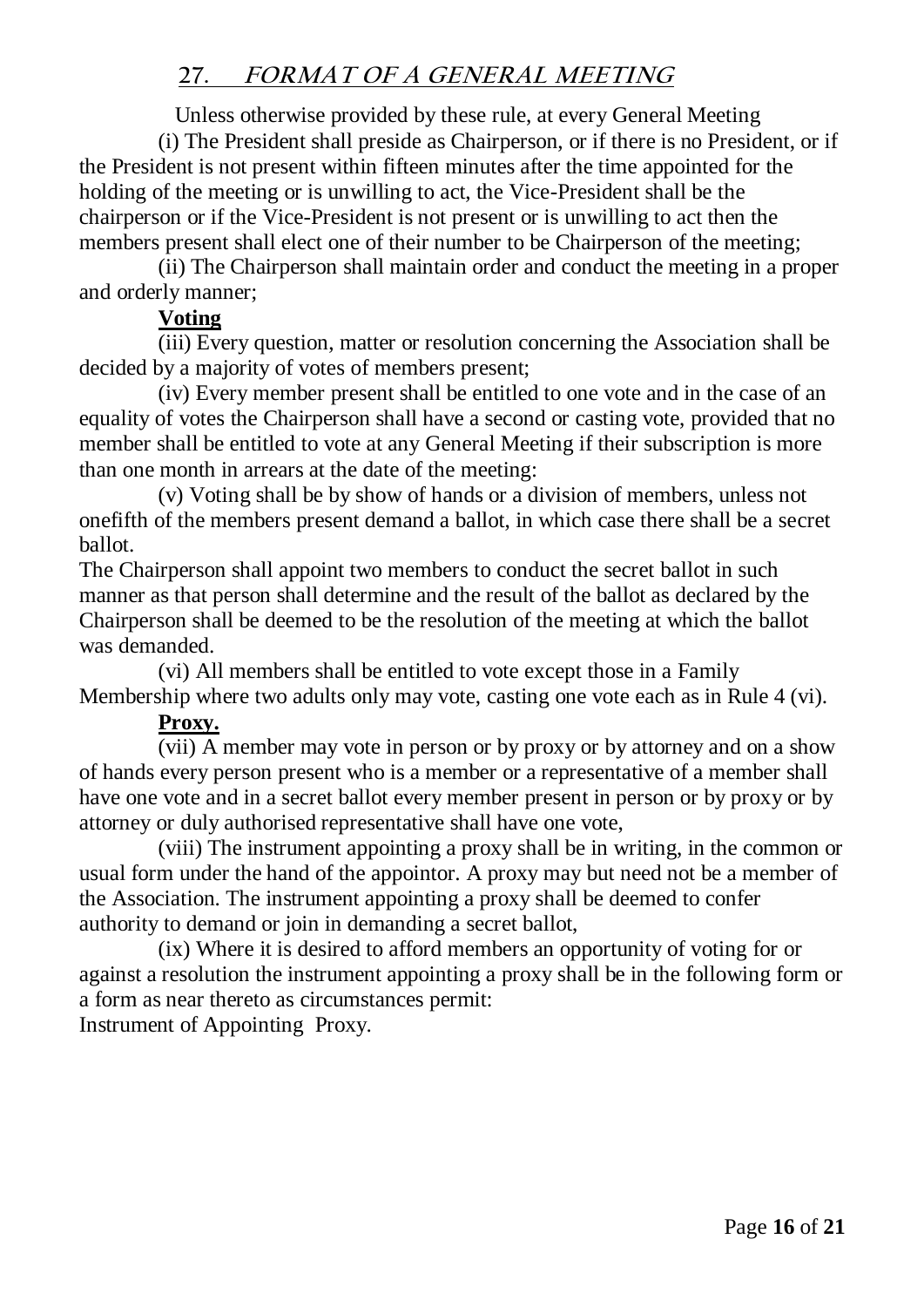| the Thuringowa Bird Club incorporated being a member of the above      |  |
|------------------------------------------------------------------------|--|
|                                                                        |  |
|                                                                        |  |
| behalf at the annual General Meeting of the Association, to be held on |  |
| the day of 20, and at any adjournment thereof,                         |  |
| Signed this day of 20                                                  |  |
| Signature                                                              |  |
|                                                                        |  |

The instrument appointing a proxy shall be deposited with the Secretary prior to the commencement of any meeting or adjourned meeting, at which the person named in the instrument proposes to vote; and

(xi) The secretary shall cause full and accurate minutes of all questions, matters, resolutions and other every Management Committee meeting and General meeting to be recorded and open for inspection at all reasonable times by any financial member who previously applies to the Secretary for that inspection. For the purposes of ensuring accuracy of the recording of such minutes the minutes of every meeting shall be read by any of the members present at the next succeeding meeting and the accuracy of such minutes shall be verified by any two members thereat who were present at the preceding meeting.

# **28. ALTERATION OF CONSTITUTIONAL RULES**

 Subject to the provision of the "Associations Incorporation Act 1981", these rules may be amended, rescinded or added to from time to time by a special resolution carried at any General Meeting: Provided that no such amendment, rescission or addition shall be valid unless the same shall have been previously submitted to and approved by the Department of Fair Trading, Queensland.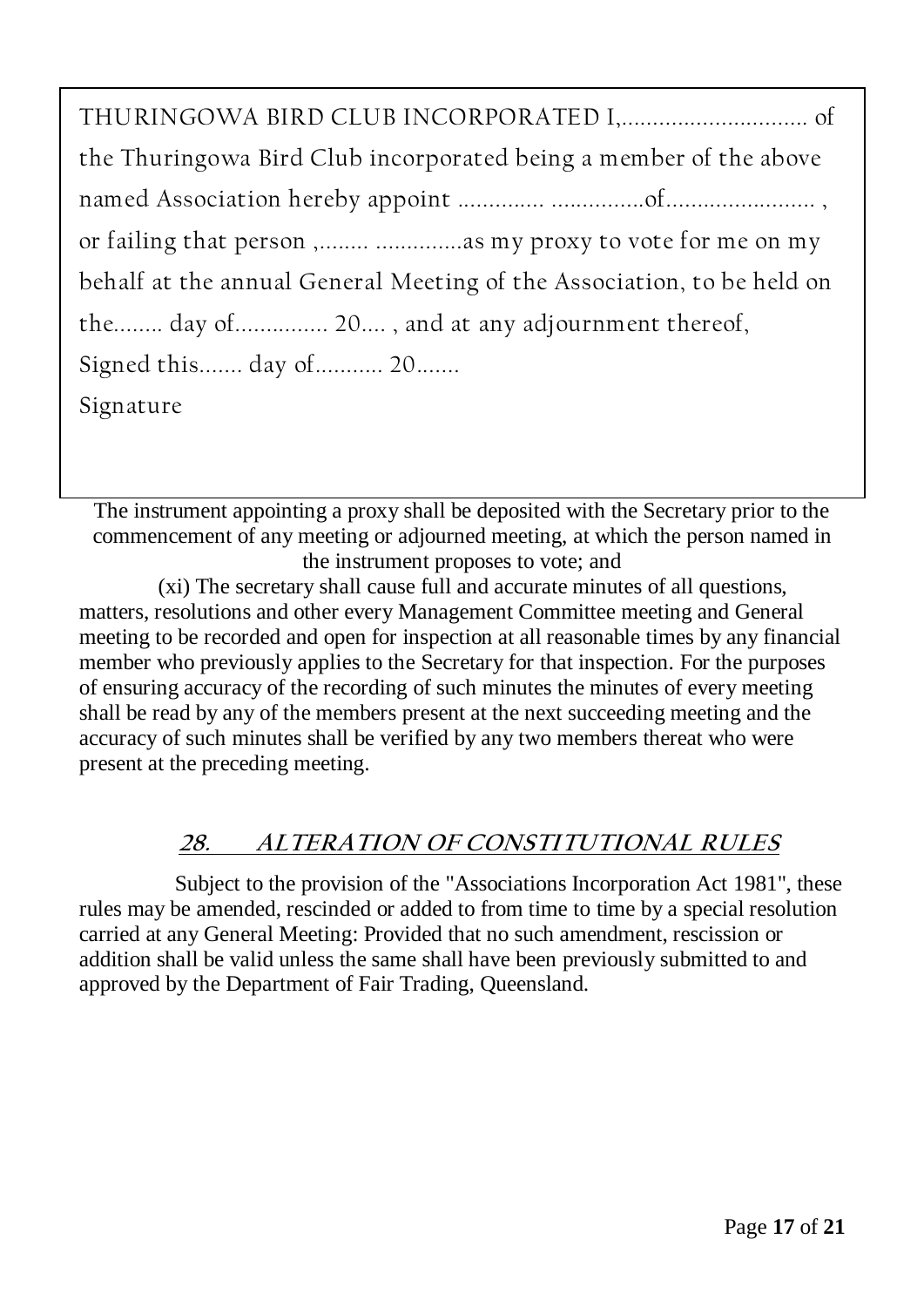### **29. BY-LAWS**

 The Management Committee may from time to time make, amend or repeal by-laws, not inconsistent with these rules, for the internal management of the Association and any by-law may be set aside by a General Meeting of members, carried by a three-quarter majority of the members exercising the right to vote. Notice in writing shall be given to the Secretary of any proposed amendment, repeal or addition to the Rules and shall be published in *'WINGS'* before a vote is taken on the motion.

### **30. FUNDS AND ACCOUNTS**

(i) The funds of the Association shall be banked in the name of the Association in such bank as the Management Committee may from time to time direct.

(ii) Proper books and accounts shall be kept and maintained either in written or printed form in the English language showing correctly the financial affairs of the Association and the particulars usually shown in books of a like nature.

(iii) All moneys shall be banked as soon as practicable after receipt thereof.

(iv) All amounts of twenty dollars or over shall be paid by cheque signed by any two of the President, Secretary, Treasurer or other member authorised from time to time by the Management Committee

(v) Cheques shall be crossed "not negotiable" except those in payment of wages, allowances or petty cash recoupment's which may be open

(vi) The Management Committee shall determine the amount of petty cash which shall be kept on the imprest system.

(vii) All expenditure shall be approved or ratified at a Management Committee meeting.

(viii) As soon as practicable after the end of each financial year the treasurer shall cause to be prepared a statement containing particulars of -

(a) The income and expenditure for the financial year just ended; and

 (b) The assets and liabilities and of all mortgages, charges and securities affecting the property of the Association at the close of that year.

(ix) All statements shall be examined by the auditor who shall present their report upon such audit to the treasurer prior to the holding of the Annual General Meeting next following year in respect of which such audit was made.

(x) The income and Property of the Association whence ever derived shall be used and applied solely in promotion of its objects and in the exercise of its powers as set out herein and no portion thereof shall be distributed, paid or transferred directly or indirectly by way of dividends, bonuses or otherwise by way of profit to or amongst the members of the Association provided that nothing herein 'contained shall prevent the payment in good faith of interest to any such member in respect of moneys advanced by them to the Association or otherwise owing by the Association to them or of remuneration to any officers or servants of the Association or to any member of the Association or other person in return for any services actually rendered to the Association provided further that nothing contained shall be constructed so as to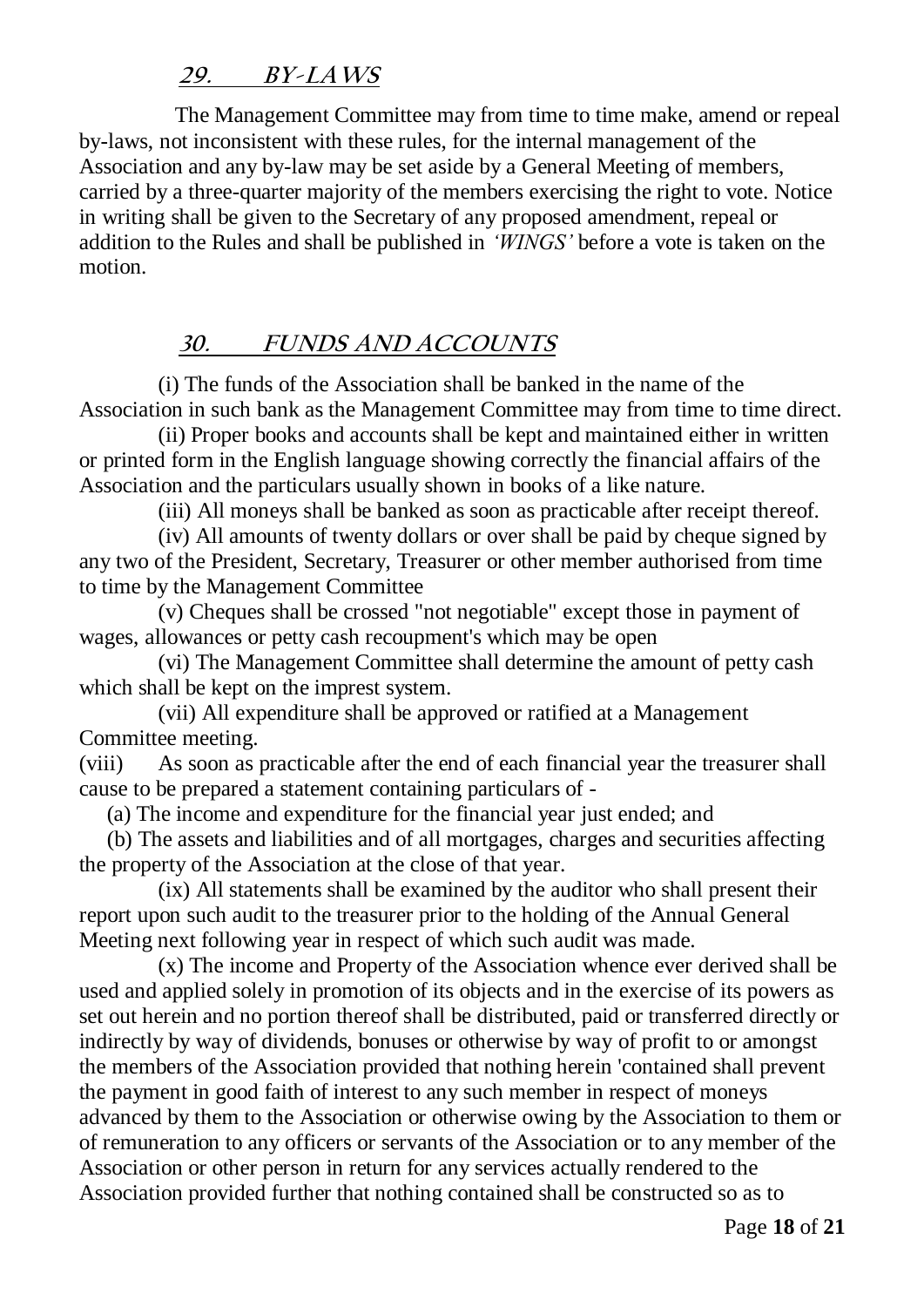prevent the payment or repayment to any member of out of pocket expenses money lent, reasonable and proper charges for goods hired by the or reasonable and proper rent for premises demised or let to the Association.

### **31. DOCUMENTS**

 The Management Committee shall provide for the safe custody of books, documents, instruments of title and securities of the Association.

### **32. FINANCIAL YEAR**

The financial year of the Association shall close on 30th June in each year.

### **33. DISTRIBUTION OF SURPLUS ASSETS**

 If the Association shall be wound up in accordance with the provisions of the "Associations Incorporated Act 1981" and there remains, after satisfaction of all its debts and liabilities any property whatsoever, the same *shall not be* paid to or distributed among the members of the Association, but shall be given or transferred to some other institution or institutions having objects similar to the objects of the Association, and which shall prohibit the distribution of its or their income and property among its or their members to an extent at least as great as imposed on the Association under of by virtue of Rule 28  $(x)$ , such institutions to be determined by the members of the Association.

# **34. COMMON SEAL**

 The Management Committee shall provide for a Common Seal and for its safe custody. The Common Seal shall only be used by the authority of the Management Committee and every instrument to which the seal is affixed shall be signed by a member of the Management Committee and shall be counter signed by the Secretary or by a second member of the Management Committee or by some other person appointed by the Management Committee for the purpose.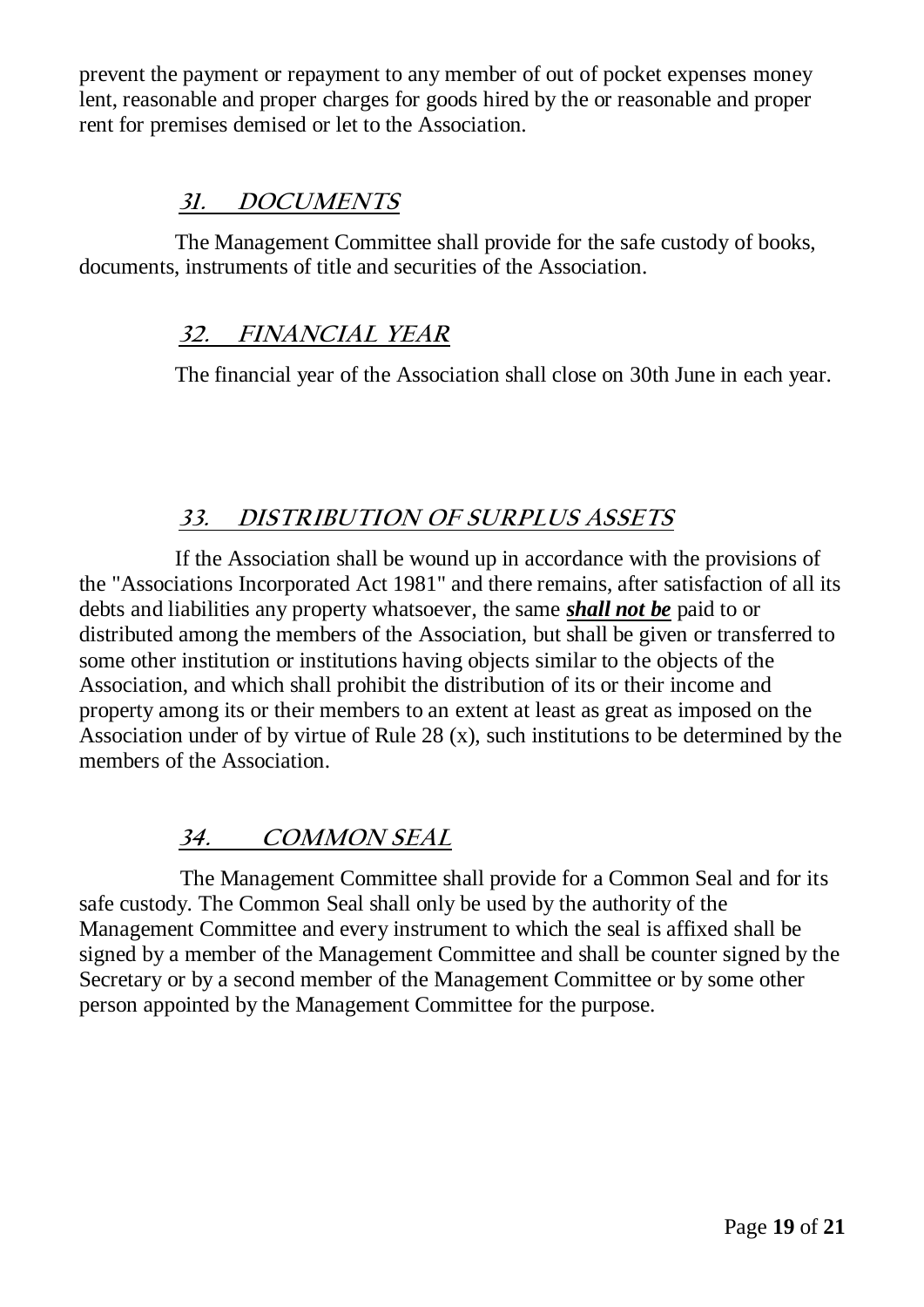### *35. THURINGOWA BIRD CLUB VISION, OBJECTIVES AND VALUES STATEMENTS.*

 Thuringowa Bird Club is an incorporated not-for-profit organization established in 1995 for both experienced breeders and to someone with just one pet bird. We are based in the Townsville area in North Queensland. Our Mission is to offer information and support on the keeping, breeding and care of all BIRDS in captivity, increase the awareness to adopt and maintain a high level for all aspects of Aviculture with our members and the general public, to inspire the appreciation, enjoyment of birds and their habitats.

#### *VISION STATEMENT*

 Our vision for Thuringowa Bird Club to be recognized as a leading non-profit organization, providing a high quality of knowledge to inspire future upcoming generations, the club will undertake activities that will increase membership and interest in birdkeeping, our team members to be motivated to contribute something greater to deliver outputs that will make positive difference in the lives of others, we will have access to necessary resources providing support to club, and will have affiliation with other clubs and organizations to continually improve these resources. We will continue to support Avian research and educational projects.

#### *OUR OBJECTIVES:*

- To offer information and support on the keeping, breeding, and care of all birds in captivity.
- To encourage our Members, and the General Public, to adopt the absolute "best practice" for all aspects of Aviculture.
- To promote the best in Avian nutrition, enriching environments, ethical breeding practices, and the utilization of avian veterinarians.
- To foster responsible companion ownership and promoting improvements in this area with a range of educational opportunities.
- To stimulate proactivity in all bird conservation, both in the wild and in captivity, as well as supporting Avian research and educational projects